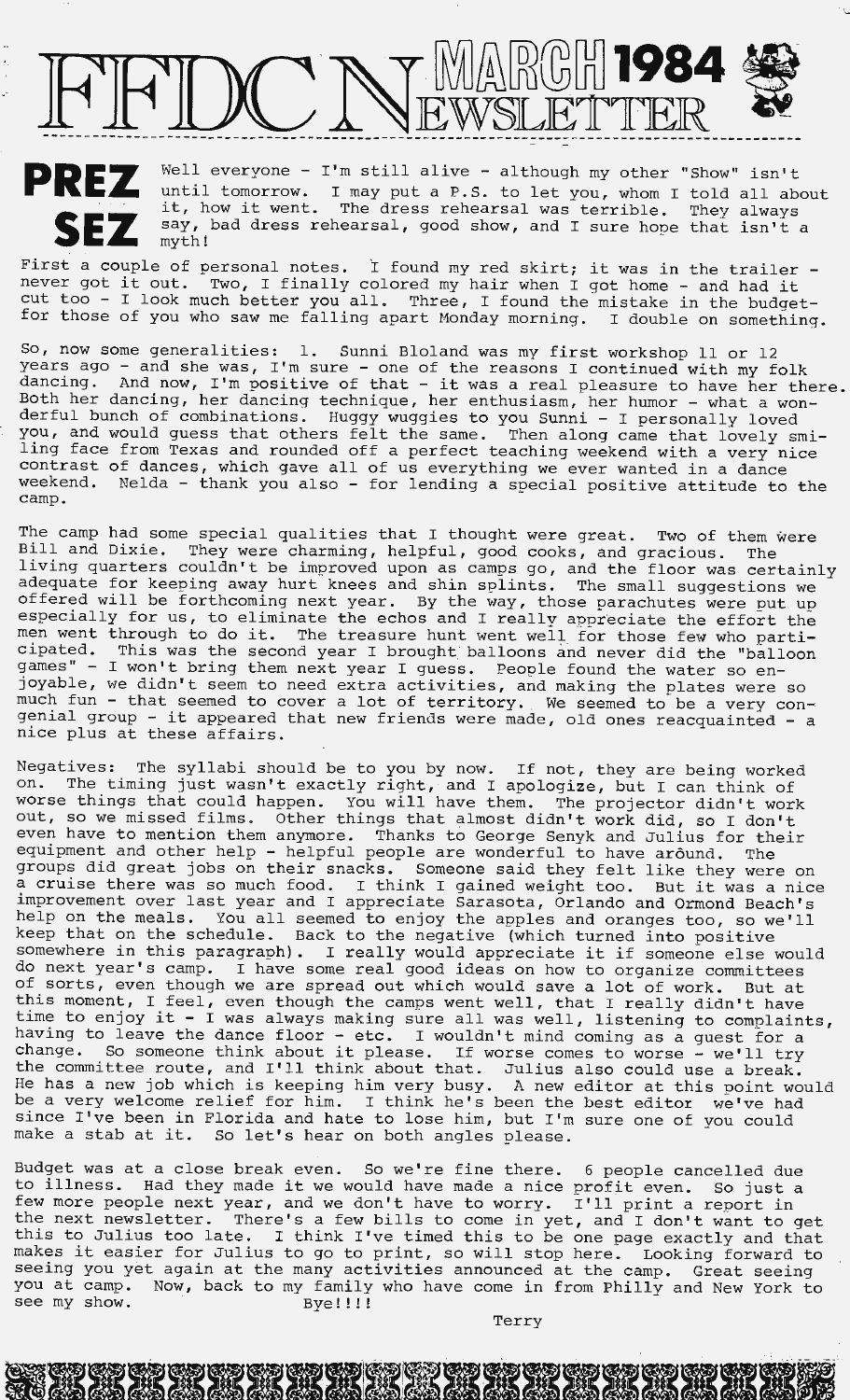# ALEXANDRU DAWID WEEKEND **MAY 4** .. **6 ORMOND BEACH**

RESERVE THE WEEKEND OF MAY 4 THRU 6, 1984 FOR AN OUTSTANDING WORKSHOP IN RUSSIAN DANCES WITH INTEREATIONALLY RECOGNIZED AUTHORITY, ALEXANDRU DAVID. YOU CAN SEND YOUR EARLY REGISTRATION TO: JULIUS HORVATH, 1018 BERKSHIRE ROAD, DAYTONA BEACH, FL 32017 - OR CALL (904) 252-5738 • DON'T FORGET TO INCLUDE A LIST OF DANCES FOR THE EVENING DANCE PARTIES. A MAP TO THE NOVA RECREATION CENTER WILL BE INCLUDED IN THE NEXT NEWSLETTER. SEE YOU THERE!!

#### GAINES VILLE

\* \* \* \* \* \* \* \* \* \* \* \* \* \* \* \* \* \* \* \* \* \* \* \* \* \* \* \* \* \* \* \* \* \* \* \* \* \* \* \* \* \* \* \* \* \* \* \*

For a long time, therewas not much to report here. Friday night dancing at Norman Hall Gym died and just a few of us were dancing Monday nights for several months at the University W Women's Club Building. (A small converted house on campus).

Recently, a young couple, Dale Doering and his wife Toyoka Tsukuda, moved to Gainesville from Washington, D.C.. EllenLiberman, a former member of our group, wrote to me about them. She said that they were avid folk dancers, Dale and Toyoka are avid dancers, and they revived Friday night dancing. Since Dale **is a** faculty member of the physics department, he is qualified to serve as the club's faculty advisor. He decided to take that duty in as much as Motly Deakin wanted to retire from that post after being faculty advisor for about twelve years. Dale and Toyoka will also be teaching a class in International Folk Dancing at Santa Fe Community College. Anyway, little by little we are getting back on our collective feet. We still need to attract more people, especially students,,and hopefully this will happen in time. Dale and Toyoka deserve a lot of credit - even I have been re-enthused. I would appreciate it, however, if no one mentions hosting Folkdancefest to us for a long time. That was one of the things which fomented much division in our group. Until we have more

enthusiastic members who are willing to work as well as dance, we will just need to dance for the present.  $\overline{\phantom{a}}$  --10yce Dewsbury--------------------------------------------------------------------------------------------------- THE SPACE COAST

We enjoyed our visit to the camp and we think that Terry did a great job. A lot of the dances we learned or saw are very useful to our folk dance group - we liked the mix of easy and more difficult, individual and couple dances. Terry **is** to be congratulated on the site - the facilities were good. The floor **was** better than concrete or other hard surfaces, and in using that type of surface to help the dancing, what is needed is  $(1)$ mats at the door to clean the sand off before we come in and  $(2)$  dancers should use only soft-soled real leather shoes with a coating of **wax** on the soles, such as is used in bowling and other sliding activities. Too bad some of our dancers wore hard shoes despite Terry's pleas to use soft ones...

Our folk dance group is up to 30 registrations now and the Scottish country dance group now numbers 16 registrations. We are sad at the loss of one of our very keen dancers in the latter group, Ed Donn, who passed away suddenly on Feb. 24. A donation has been made by the group to the Scottish Country Dance Society's scholarship fund in his name. --------------------------------------------------------------------------------------------- MOUSE MUSINGS

We enjoyed the camp immensely and we want to thank Terry and everyone else involved with the camp. We were proud that we had eleven people at the party Saturday night. This was fortunate since we had the responsibility for the program and the "snack." The site for the camp was great and we hope to be there next year. We will have the pleasure to sponsor Eric Bendix on Wednesday, March 16, from 7:30 to 10:00 P.M. Admission is \$2.00. He will teach Balkan dances. Our dance hall is located in Kinneret Apartments in the southeast part of the intersection of I-4 and the East-West Expressway downtown. ---------------------------------------------------------------------------------------------

#### SARASorA

On February 10, 1984, Sydelle Singer was the guest of honor at a luncheon held in Pompano Beach, Florida, at the Crystal Lake Country Club.

From all parts of Florida, 150 persons arrived to participate in this unusual tribute to Sydelle, their folk dancing teacher. Most of them had learned at the Sunny Oaks Hotel in Woodridge, N.Y., while others had attended her studio in Brooklyn, N.Y.

It was a pleasant occasion for all. The guests dined and danced, renewed old friendships and made new friends. There are no strangers in a folk dance circle.

The folk dancing was a joy. It went on for hours, and everyone left tired, happy, fulfilled, with the promise to meet again, Same Time, Next Year.

------------------ ----------------------. ------ -- - .. --- ------------------------- -------- RSVP---we have a very large number of questions which we will answer in our next issue. Sorry for the delay, but we have just run out of space ........ also editors notes... . . ·---- ·------- ·- - -. ------.--- .. ·• ---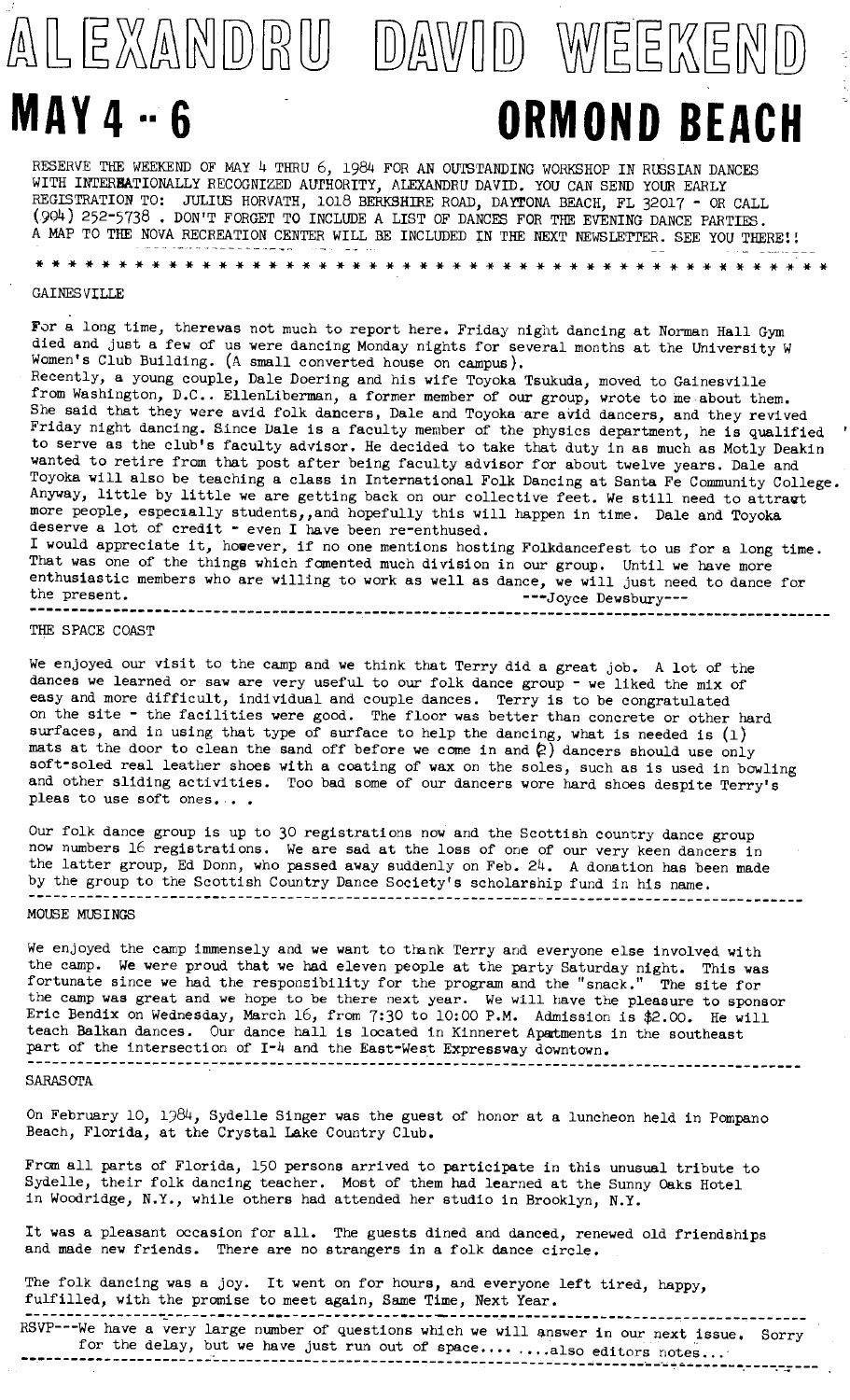### ANNUAL CLUB DIRECTORY IN NEXT ISSUE !!!!!!

All club correspondents please send in your free club listing. Please do it today before you forget. We will not print listings for clubs not responding since there have been significant changes in times, dates and meeting places. There are many new clubs and a few who have droped out so an immediate need for a current directory is needed. Please need for a current directory is needed. Please , I ê. SECRET CODE REVELED...

Although many have already guessed, we are now forced to confirm that **the** curious little number that appears above your name on the newsletter address lable is, indeed, the legal expiration date of your FFDC membership. For example,  $4/84$  means your membership expires April 1984. Your editors try to circle in red **those** who must renew but may often miss one. Please send in your \$5 renewal fee to our treasurer promptly so you may continue your membership uninterupted. Please send to: Eileen Jacobs, 2221 Lynn Court, Palm Harbor, Florida 33563. Your council appreciates it!! ---------------------------------------------- SUMMER CAMPS AND FOLK DANCE TOURS

Every year we receive many, many notices of •Outstanding folk dance camps, weekends, and folk dance tours around the world. Most are very well organized and conducted by noted leaders. We do not have the space to list all the details of them all, especially since only a limited number of our members are fortunate enough to take advantage of them. we therefore invite anyone intrested in detailed information to write or call your editors and we will be pleased to send you what we have. Write: Julius Horvath, 1018 Berkshire Road, Daytona Beach, FL 32017 or call 904-252-5738

after 11 PM (It's cheaper then) *,1?!·----------:~--~~:~-----------;,-~--* FREE CATALOG The Lloyd Shaw Foundation now stocks many popular folk dance records and Scottish Dance Time albums, as well as its usual offering of the most complete listing available of contra records and children's 'dances. LLOYD SHAW FOUNDATION Sales Division 12225 Saddle Strap Row Hudson, FL 33567

⊠⊯

**I**<br>Internet 1 Salt ( $\frac{1}{2}$  teaspoon), Black pepper ( $\frac{1}{2}$  teaspoon) **M3G** (½ teaspoon), Garlic salt(½ teaspoon) Tabasco sauce (2 teaspoons), 1 bay leaf, Tomatoe sauce ( one  $8$  oz can). Dice and combine peppers, tomatoes, and onions. Add other ingredients. Season to taste.<br>--------------------------KHADRA INTERNATIONAL FOLK BALLET March  $18$  - 30th, EPCOT CENTER (except 19 & 26) American Gardens Theatre by the Shore Show Times: 4:30, 5:30, 6:30, and 7:30 PM Khadra's diverse repertoire includes dances from Romania, Poland,Ukrainia, Old Russia, Ireland & the Province of Quebec, Canada. Rarely heard musical instruments including the Ukrainian Bandura, Russian Domra, & the Romanian Cobza are featured festive suites. For additional information call  $305-827-7901$ . CONGRATULATIONS!!! SHERRY STOLESON REARDON All your friends in the FFDC wish you, and your new husband the verry, verry best for<br>a most happy future together. a most happy future together.<br>P.S. Does he folk dance?<br> **URKISH WORKSHOP** \*\*FREE\*\* TURKISH WORKSHOP

UNIVERSITY OF FLORIDA - NORMAN GYM - GAINESVILLE 10 AM SATURDAY - 24 MARCH Turkish dances from four regions.

PERFORMANCE @ 8 **FM.,** HEALTH CENTER AUDITORIUM Additional information: Lydia Deakin (904) 372-5193

------------------------------------------------ GERMAN / ENGLISH WORKSHOP \$15 PER COUPLE GRETEL DUNSING - INSTRUCTOR 12 NOON TO 9 PM SUNDAY MARCH· 25th PLACE: CUBBY & JEANNIE WHITEHEAD'S FOLK DANCE HOUSE, SARASOTA, FLORIDA

Please register promptly as only the first ten couples can be accomidated due to the limited **space available. Call Jeannie** or Cubby @ ( 813) 755-6212 . -- ----------------------------------------------

ERIC BENDIX -- Orlando, Wednesday, March 14 TIME: 7:30 to 10:00 P.M. He will be teaching BALKAN dances. Admission is \$ 2.00. PLACE: Kinneret Apts., southeast part of intersection of I<sup>-4</sup> and East-West expressway, downtown.

| * * * * * * * * * * * * * * * * *                                                         |
|-------------------------------------------------------------------------------------------|
| SPACE COAST SPRING FLING -- Titusville, Saturday, March 31                                |
| Teachers: BOBBY and JEAN KENNEDY of New Smyrna Beach and ONIE and GEORGE SENYK of Sharpes |
| Workshops: 1:30 to 4:00 P.M. There will be three groups: $1)$ Introductory and easy       |
| dancing limited to first 16 registrations, held at St. Andrews United Methodist Church.   |
| 2) Intermediate, unlimited registration. Must have a year's experience and knowledge of   |
| standard formations. Held at First United Methodist Church. 3) Advanced, limited to       |
| first 24 registrations. For teachers, teacher candidates and experienced dancers.         |
| Held at St. Andrews United Methodist Church. Potluck dinner 5:00 to 6:30 P.M. for all.    |
| Bring your favorite dish.                                                                 |
| COST: $$2.50$ per person. For more information and location of churches, contact (and     |
| make checks out to): GEORGE SENYK, PO Box 134, Sharpes, FL 32959.                         |
| (* The Space Coast Folk Dancers invite you to join them on Friday evening, in New Smyrna  |
| on Sunday evening, and the Melbourne dancers on Monday evening $*)$                       |
|                                                                                           |

#### **MEMBERSHIP LIST**

Included in this issue is a list of our **FFDO**  members as of January 1984 . Please check the listed information: correct spelling, proper address, and expiration date. Let us know IMMEDIATELY of any correction, otherwise it becomes . part of our official records.

----------------------------------------------- (Mexican) Served @ GWBWeekend

Ingredients:

Jalepano peppers (5), Tomatoes (3 medium) Onions (1 large), Yellow Chillies (3),